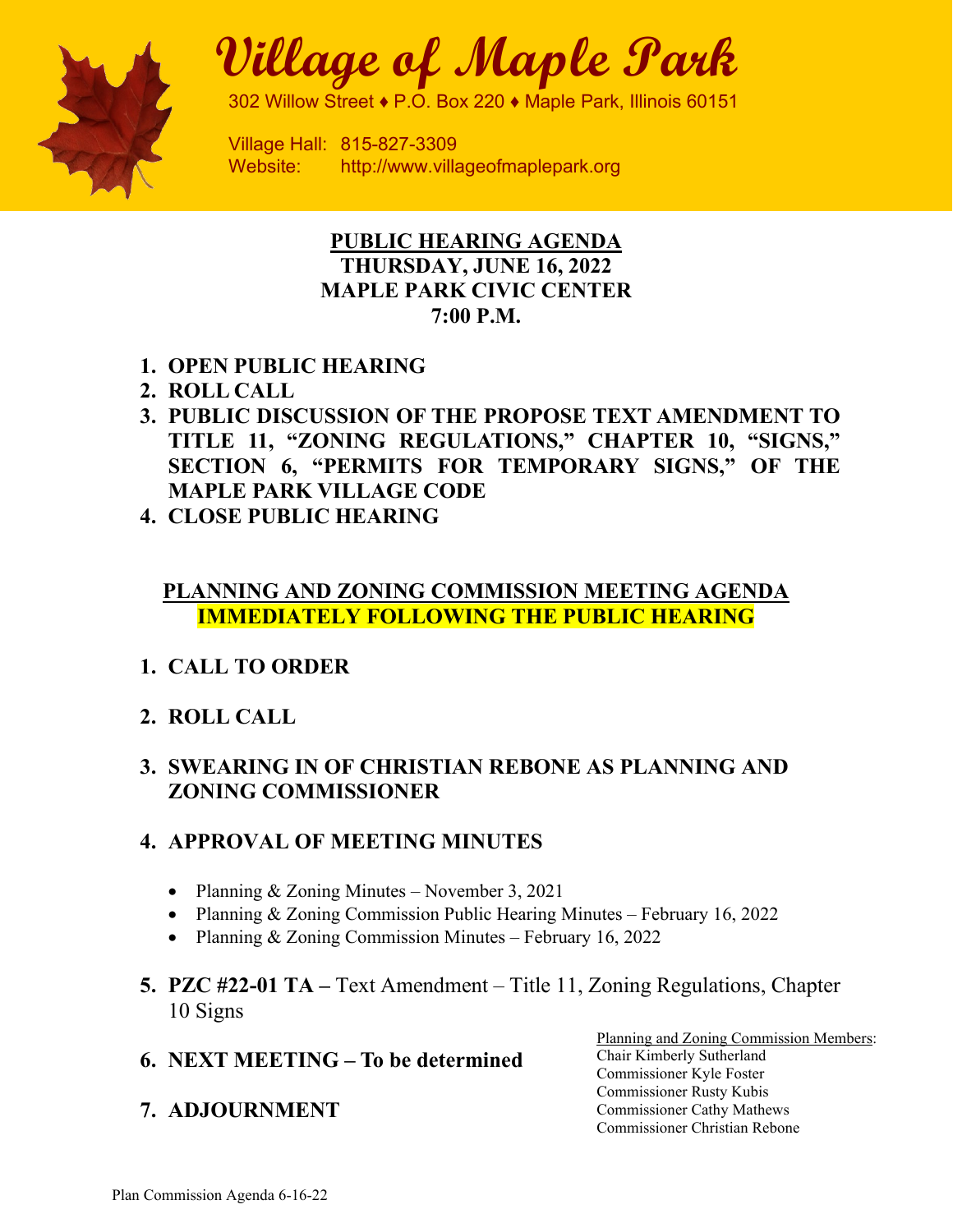

**Village of Maple Park**

302 Willow Street ♦ P.O. Box 220 ♦ Maple Park, Illinois 60151

Village Hall: 815-827-3309 Fax: 815-827-4040 http://www.villageofmaplepark.com

## **OFFICIAL OATH**

I, CHRISTIAN REBONE, DO SOLEMNLY SWEAR THAT I WILL SUPPORT THE CONSTITUTION OF THE UNITED STATES, THE CONSTITUTION OF THE STATE OF ILLINOIS AND THE ORDINANCES OF THE VILLAGE OF MAPLE PARK, AND THAT I WILL FAITHFULLY DISCHARGE THE DUTIES OF PLANNING AND ZONING COMMISSION MEMBER TO THE BEST OF MY ABILITIES.

\_\_\_\_\_\_\_\_\_\_\_\_\_\_\_\_\_\_\_\_\_\_\_\_\_\_\_\_\_\_\_\_\_\_\_\_\_\_\_\_\_\_\_\_\_\_\_\_\_\_ Christian Rebone, Planning and Zoning Commission Member

In witness whereof, I have hereunto set my hand and seal on the  $16<sup>th</sup>$  day of **June, 2022.** 

Village Seal

 $\mathcal{L}_\text{max}$  , where  $\mathcal{L}_\text{max}$  and  $\mathcal{L}_\text{max}$ Suzanne Fahnestock, Village President

ATTEST:

\_\_\_\_\_\_\_\_\_\_\_\_\_\_\_\_\_\_\_\_\_\_\_\_\_\_\_\_\_\_\_\_\_\_\_\_\_\_\_ Elizabeth Peerboom, Acting Village Clerk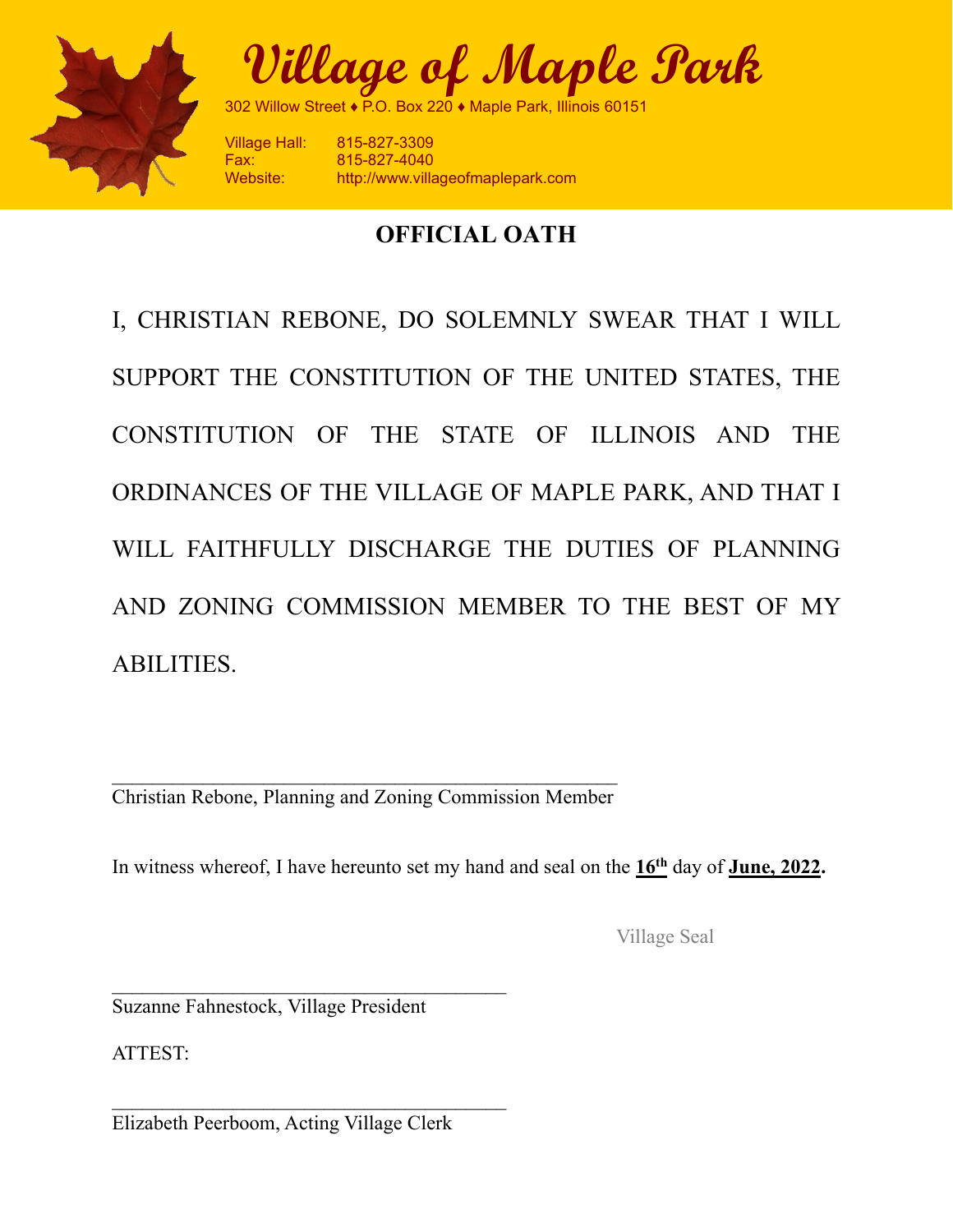

# **Village of Maple Park**

302 Willow Street ♦ P.O. Box 220 ♦ Maple Park, Illinois 60151

Village Hall: 815-827-3309 Website: http://www.villageofmaplepark.org

## **PUBLIC HEARING MINUTES**

**WEDNESDAY, NOVEMBER 3, 2021 Maple Park Civic Center 302 Willow Street, Maple Park 7:00 P.M.** 

## **FOR THE PURPOSE OF PUBLIC DISCUSSION OF THE PROPOSED:**

- **1. PZC# 21-001 Amending Title 11, "Zoning Regulations;" and,**
- **2. PZC# 21-002 Plat of Consolidation Bokamp Property 505 Main Street and 110 Summer Street; and,**
- **3. PZC# 21-003 Map Amendment Bokamp Property 505 Main Street – Rezone from B-1 Business Central Business District to R-1 Single-Family Residential; and,**
- **4. PZC# 21-004 Variations Bokamp Property 505 Main Street Variations to the Front, Side and Rear Yard Setbacks; Building Height, Lot Coverage and Parking**

## **1. CALL TO ORDER PUBLIC HEARING**

Chairman Sutherland called the Public Hearing to order at 7:00 p.m. and asked for a roll call.

## **2. ROLL CALL**

Deputy Clerk Aldridge called the roll and the following members answered present: Commissioner Hillary Joy, Commissioner Russell Kubis, Commissioner Catherine Mathews, and Chairperson Kimberly Sutherland. Absent: Commissioner Kyle Foster

Also present was Village Administrator Dawn Wucki-Rossbach and Deputy Clerk Cheryl Aldridge.

## **3. OPEN PUBLIC HEARING**

Chairperson Sutherland asked for a motion to open the Public Hearing.

Motion by Commissioner Joy with a second by Commissioner Kubis to open the Public Hearing. Motion carried by voice vote.

Public hearing opened at 7:01 p.m.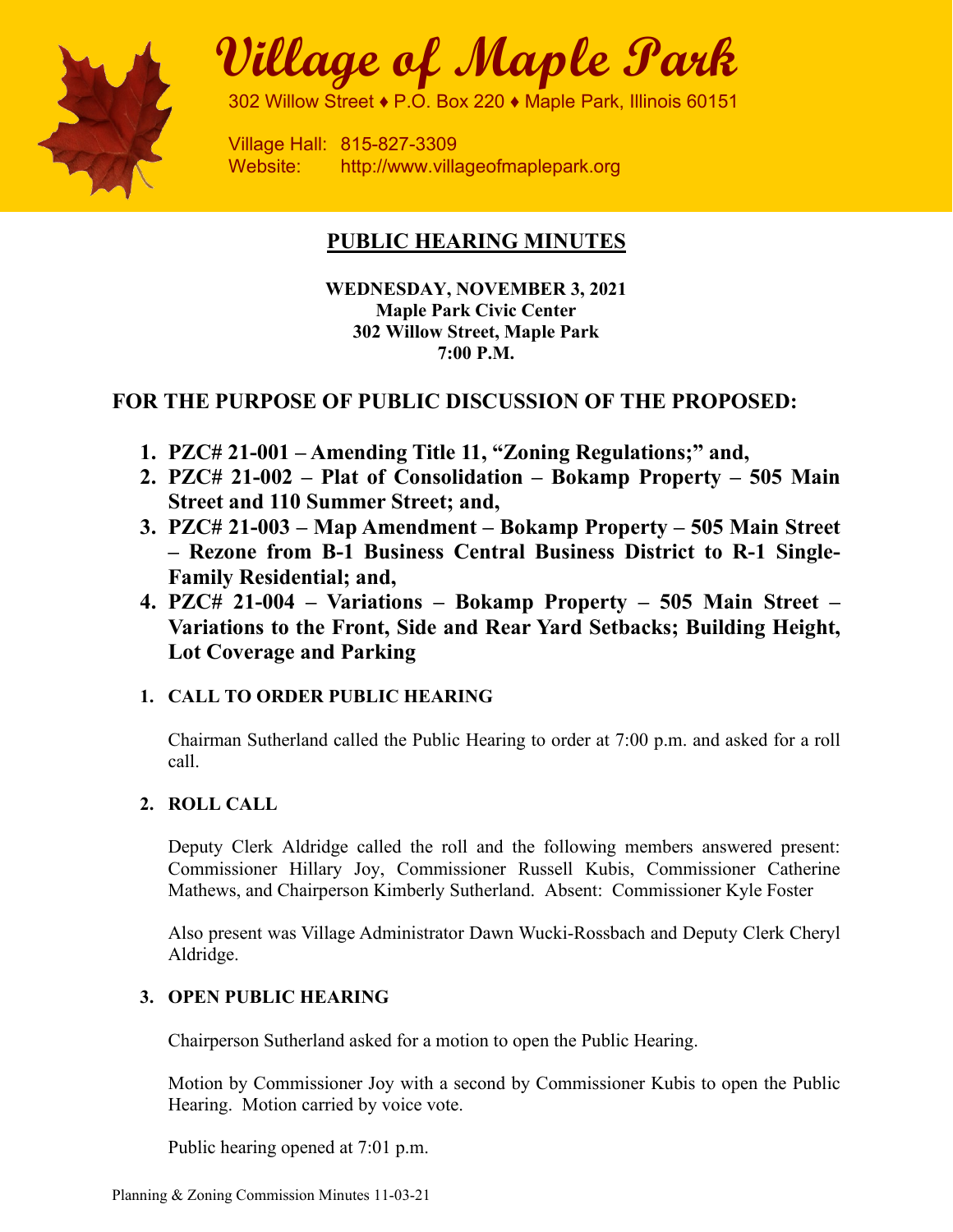Administrator Wucki-Rossbach stated that the Public Hearing Notice was properly posted in the paper on March 20, 2021 in accordance with Illinois State Statutes. The Public Hearing Notice sign was also posted and the notification to the adjoining property owners were also mailed.

The public hearing was scheduled to consider the text amendments to the Zoning Regulations that would change the text that stated, "Plan Commission," and "Zoning Board of Appeals," to Planning and Zoning Commission. It is also to make people aware that there is a Plat of Consolidation proposed for 505 Main Street and 110 Summer Street, and that consolidated parcel is also being considered for a map amendment that would rezone the property from B-1 to R-1. If the rezoning is approved, variations on the property also need to be made to make the parcel legally non-conforming.

No public comments were received.

## **4. CLOSE PUBLIC HEARING**

Having no public comments for the Public Hearing, Chairperson Sutherland asked for a motion to close the Public Hearing.

Motion by Commissioner Mathews with a second by Commissioner Kubis to close the Public Hearing. Motion carried by voice vote.

Public Hearing closed at 7:03 p.m.

Respectfully Submitted,

 $\mathcal{L}$  , which is a set of the set of the set of the set of the set of the set of the set of the set of the set of the set of the set of the set of the set of the set of the set of the set of the set of the set of the s Cheryl Aldridge, Deputy Clerk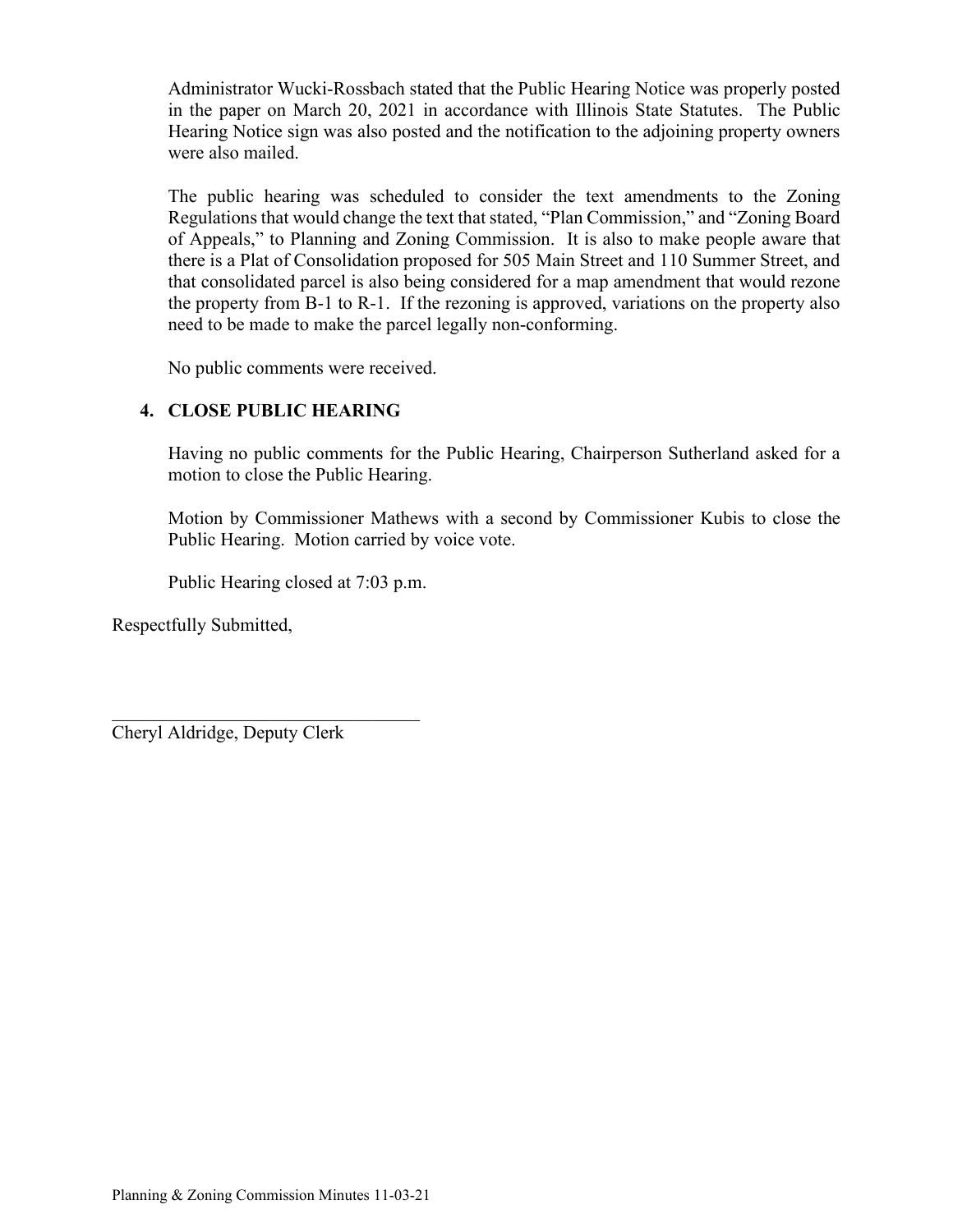**1. PZC #21-003 MA –** Map Amendment – Bokamp Property – 505 Main Street – Rezone from B-1 Central Business District to R-1 Single-Family Residential District

Motion by Commissioner Joy with a second by Commissioner Mathews to approve the PZC #21-003 Findings of Fact and to recommend to the Village Board the map amendment for 505 Main Street from B-1 to R-1. On a roll call vote Chairperson Sutherland, Commissioner Joy, Commissioner Kubis, and Commissioner Mathews voted yes. Commissioner Foster was absent. Motion carried.

**2. PZC #21-004 VAR –** Variations – Bokamp Property – 505 Main Street – Seeks Variations to Front, Side and Rear Yard Setbacks; Building Height, Lot Coverage and Parking in an R-1 Residential Zoning District

**Motion by Commissioner Sutherland with a second by Commissioner Joy to**

- **3. OTHER ITEMS FOR DISCUSSION None**
- **4. NEXT MEETING To be determined**
- **5. ADJOURNMENT**

Planning and Zoning Commission Members: Kimberly Sutherland, Chair Kyle Foster Hillary Joy Russell Kubis Catherine Mathews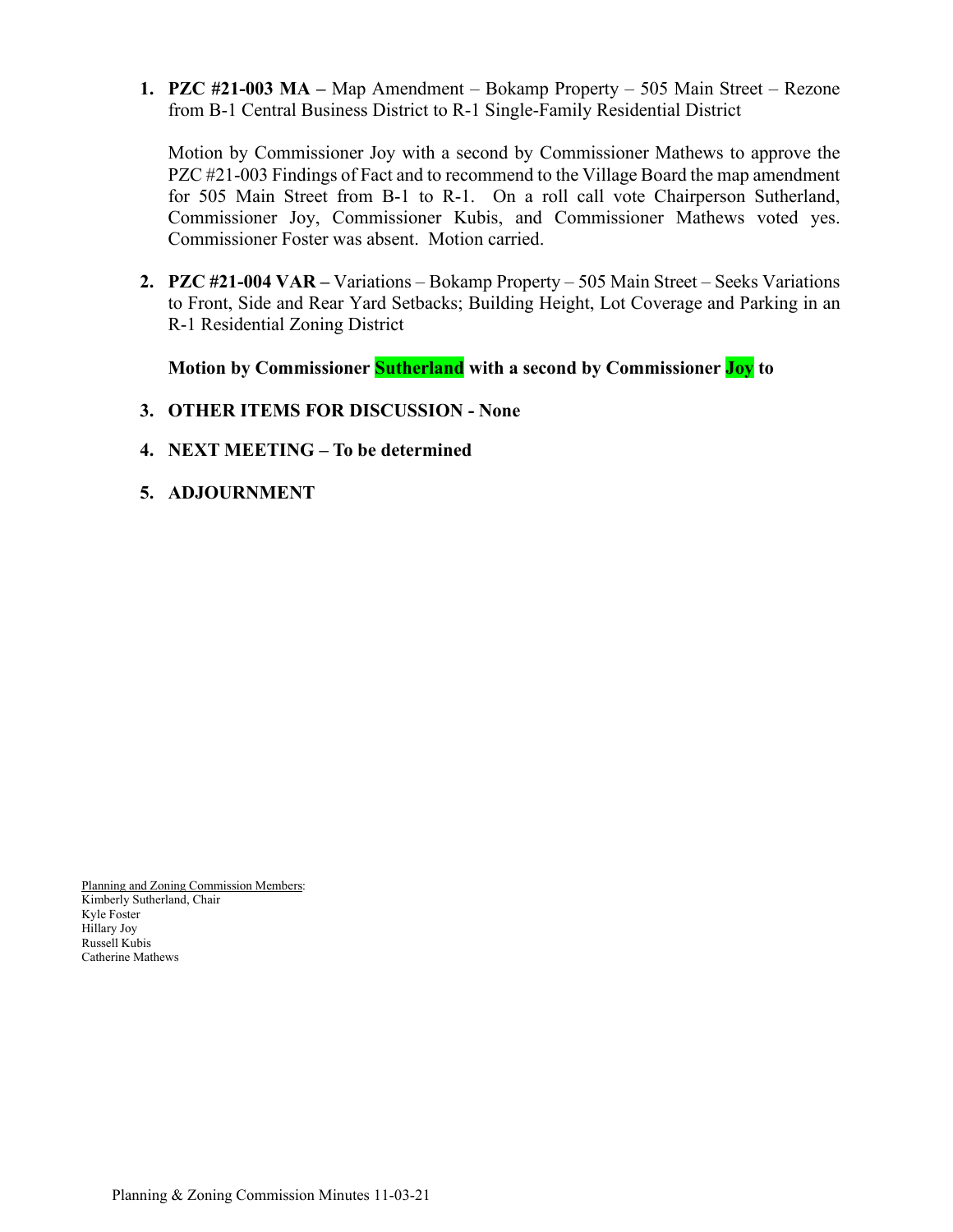

**Village of Maple Park**

302 Willow Street ♦ P.O. Box 220 ♦ Maple Park, Illinois 60151

Village Hall: 815-827-3309 Fax: 815-827-4040

Website: http://www.villageofmaplepark.org

#### **PUBLIC HEARING MINUTES WEDNESDAY, FEBRUARY 16, 2022 7:00 P.M. MAPLE PARK CIVIC CENTER 302 WILLOW STREET, MAPLE PARK**

### **1. CALL TO ORDER**

Commissioner Mathews made a motion to open the public hearing, seconded by Commissioner Kubis. Motion carried by roll call vote. Aye: Sutherland, Joy, Kubis, Mathews.

The public hearing was opened at 7:00 p.m.

#### **2. ROLL CALL/QUORUM ESTABLISHED**

Acting Village Clerk Liz Peerboom called the roll call and the following Commissioners were present: Chairperson Kimberly Sutherland, Commissioner Russell Kubis, Commissioner Hillary Joy and Commissioner Cathy Mathews.

Also present: Village Administrator Dawn Wucki-Rossbach and Acting Village Clerk Liz Peerboom.

#### **3. PZC #22-01 TA**

Text Amendments to Title 11, Zoning Regulations, revising Sections 11-7-1, 11-7-2, and 11- 8-2 by adding cell towers and radio, radar, telephone and televisions stations and towers as authorized special uses in the B-1, B-2 and I-1 zoning Districts.

Chairperson Sutherland read the text amendment and said that this public hearing was published in the Daily Chronicle on February 1, 2022.

There was no public in attendance.

Public Hearing adjourned at 7:02 p.m.

**4. PUBLIC COMMENTS –** *Any resident wishing to address the Board may do so according to the guidelines set forth in the "Rules for Public Comments at Public Meetings" handout*. *Please complete a speaker request form and submit it to the Village Clerk. You may also send an email to [villageclerk@villageofmaplepark.com](mailto:villageclerk@villageofmaplepark.com) in advance of the meeting. The Village Clerk will read such comments during the Public Comment portion of the meeting.*

None.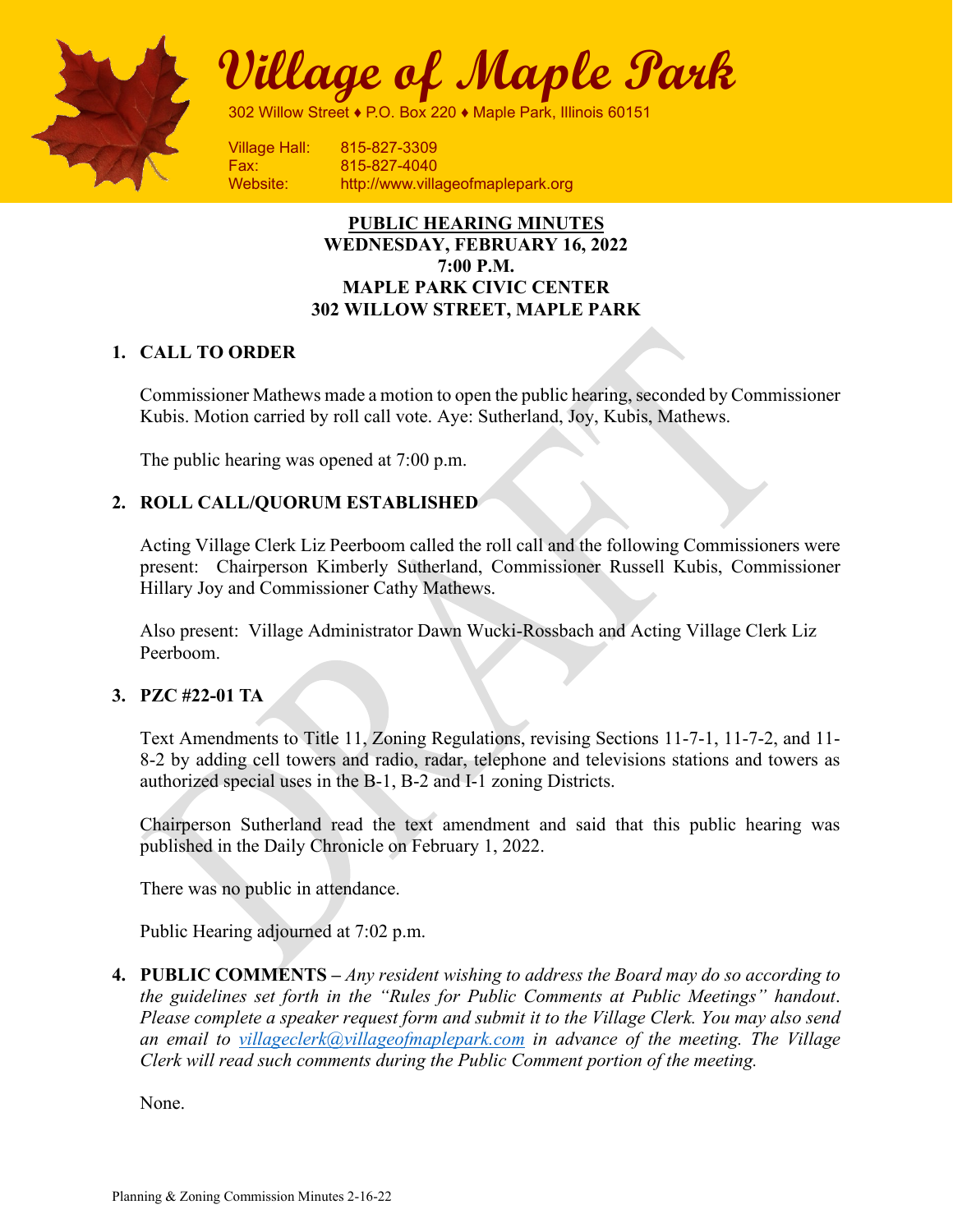MINUTES Planning and Zoning Commission Meeting February 16, 2022 Page 2 of 2

## **5. ADJOURNMENT**

Commissioner Joy made a motion to adjourn the public hearing, seconded by Commissioner Kubis. Motion carried by voice vote.

The public hearing was adjourned at 7:01 p.m.

Respectfully Submitted,

 $\mathcal{L}_\mathcal{L}$  , which is a set of the set of the set of the set of the set of the set of the set of the set of the set of the set of the set of the set of the set of the set of the set of the set of the set of the set of Liz Peerboom, Acting Village Clerk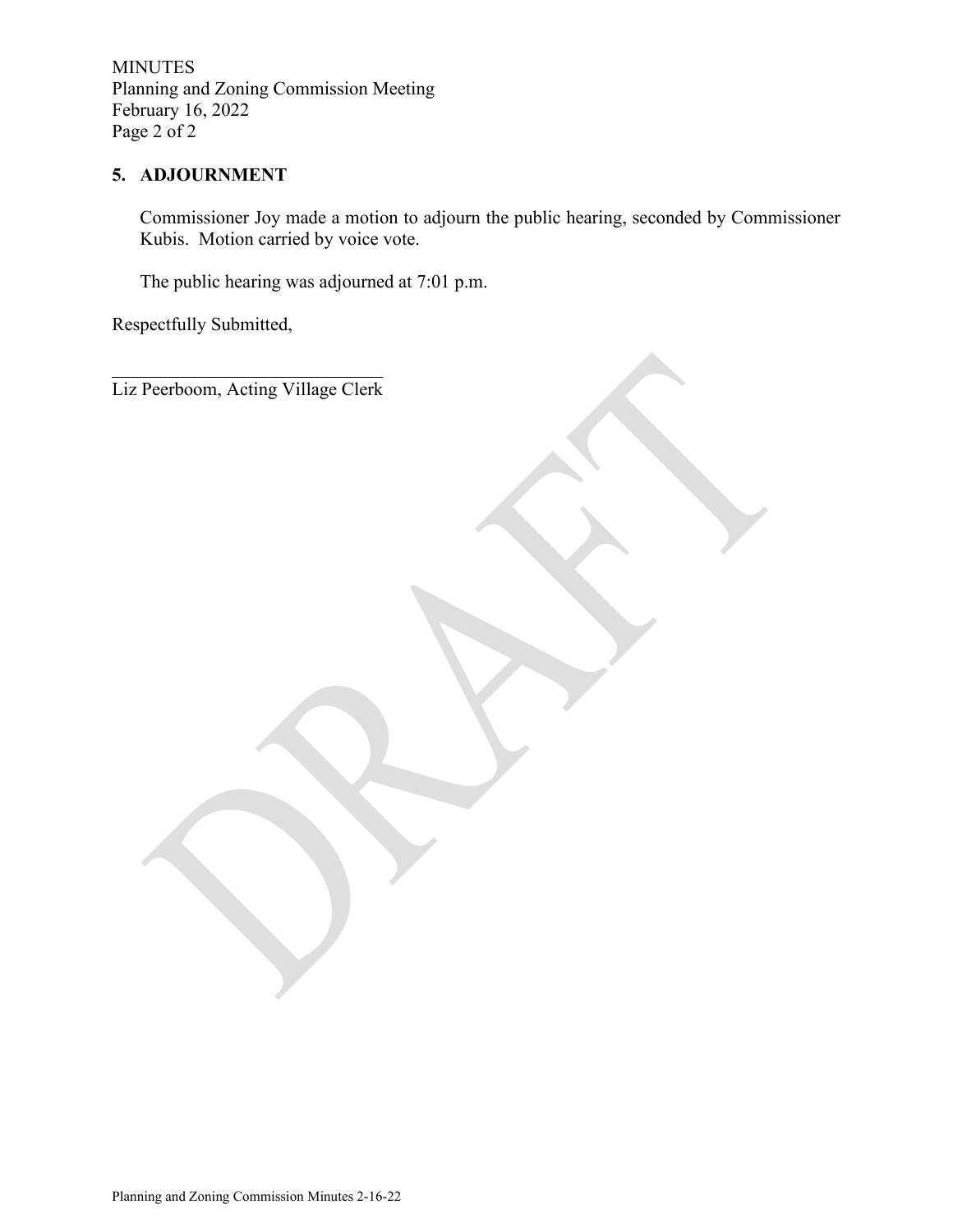

**Village of Maple Park**

302 Willow Street ♦ P.O. Box 220 ♦ Maple Park, Illinois 60151

Village Hall: 815-827-3309 Fax: 815-827-4040 Website: http://www.villageofmaplepark.org

## **PLANNING AND ZONING COMMISSION MEETING MINUTES IMMEDIATELY FOLLOWING THE PUBLIC HEARING WEDNESDAY, FEBRUARY 16, 2022**

## **1. CALL TO ORDER**

Chairperson Sutherland opened the meeting at 7:02 p.m.

## **2. ROLL CALL/QUORUM ESTABLISHED**

Acting Village Clerk Liz Peerboom called the roll call and the following Commissioners were present: Sutherland, Joy, Kubis, Mathews.

Also present: Village Administrator Dawn Wucki-Rossbach and Acting Village Clerk Liz Peerboom.

**3. PUBLIC COMMENTS –** *Any resident wishing to address the Board may do so according to the guidelines set forth in the "Rules for Public Comments at Public Meetings" handout*. *Please complete a speaker request form and submit it to the Village Clerk. You may also send an email to [villageclerk@villageofmaplepark.com](mailto:villageclerk@villageofmaplepark.com) in advance of the meeting. The Village Clerk will read such comments during the Public Comment portion of the meeting.*

None.

### **4. PZC #2022-01 TA**

Text Amendments to Title 11, Zoning Regulations, revising Sections 11-7-1, 11-7-2, and 11- 8-2 by adding cell towers and radio, radar, telephone and televisions stations and towers as authorized special uses in the B-1, B-2 and I-1 zoning Districts.

Village Administrator Dawn Wucki-Rossbach advised that the reason for this text amendment is that Kane County needs to add a cell tower to the B-2 zoning classification. She added that this will need a special use permit and possible variances. She added that this will plug holes in the Kane County system.

Commissioner Kubis made a motion to approve the Finding of Fact for Amending Title 11, Zoning Regulations, seconded by Commissioner Joy. Motion carried by voice vote.

### **5. 2021 PLAN COMMISSION AND PLANNING AND ZONING COMMISSION ANNUAL REPORT**

Village Administrator Dawn Wucki-Rossbach distributed the 2021 Planning Commission, and Planning and Zoning Commission Annual Report. She also advised that there was a typo that she would be correcting.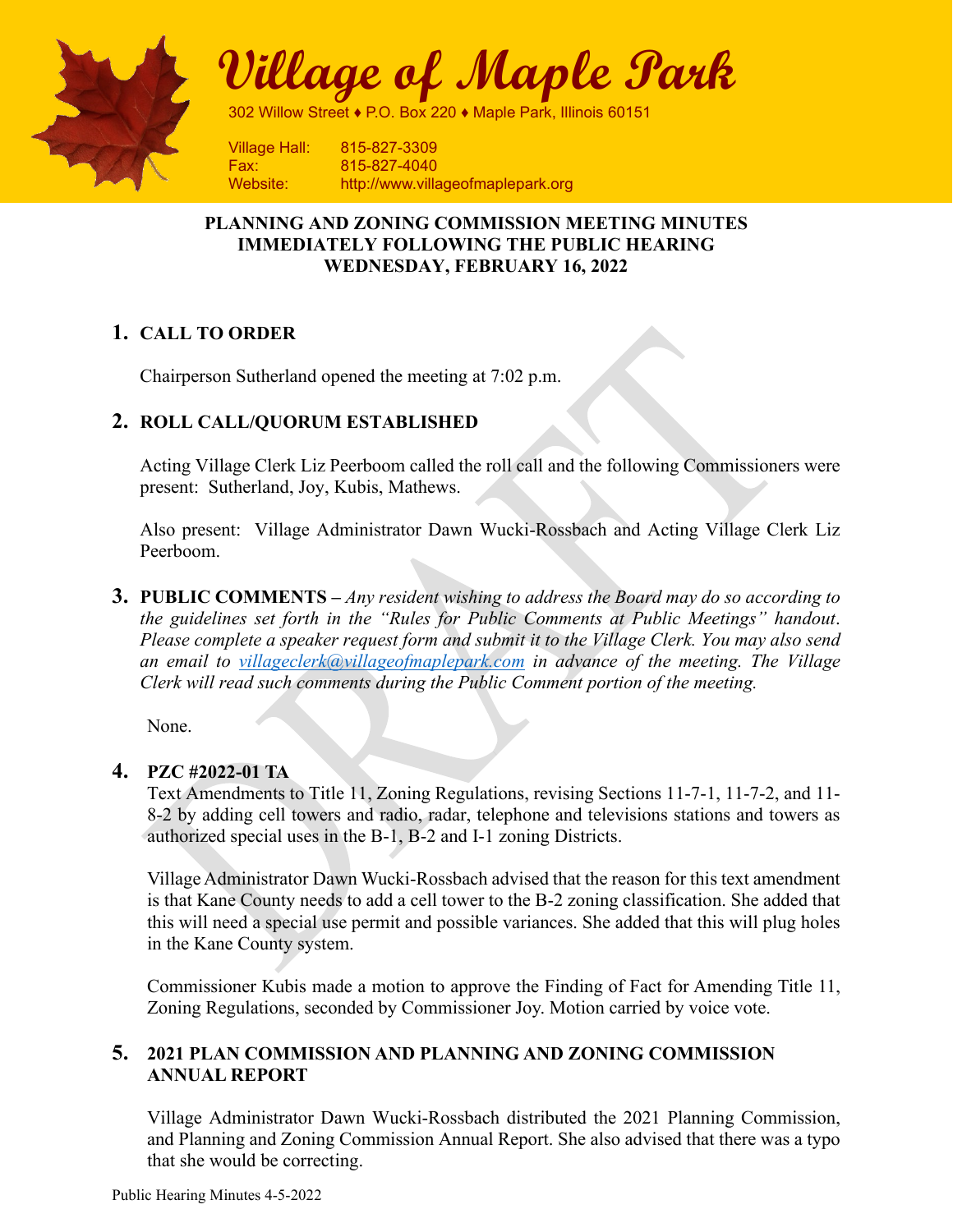Planning & Zoning Commission **MINUTES** February 16, 2022 Page 2 of 2

> Commissioner Joy made a motion to approve the 2021 Planning Commission and Planning and Zoning Commission Annual Report, seconded by Commissioner Mathews. Motion carried by voice vote.

> Village Administrator Wucki-Rossbach advised that she anticipates receiving a concept plan from Dr. Glasgow for the Maples Subdivision. She will present that in March. She added that the commercial is the only portion that will be considered because there are now two separate owners. She also discussed the role of the Planning and Zoning Commission in this plan.

## **6. ADJOURNMENT**

Commissioner Joy made a motion to adjourn the public hearing, seconded by Commissioner Kubis. Motion carried by roll call vote.

Respectfully Submitted,

 $\mathcal{L}_\mathcal{L}$ Liz Peerboom, Acting Village Clerk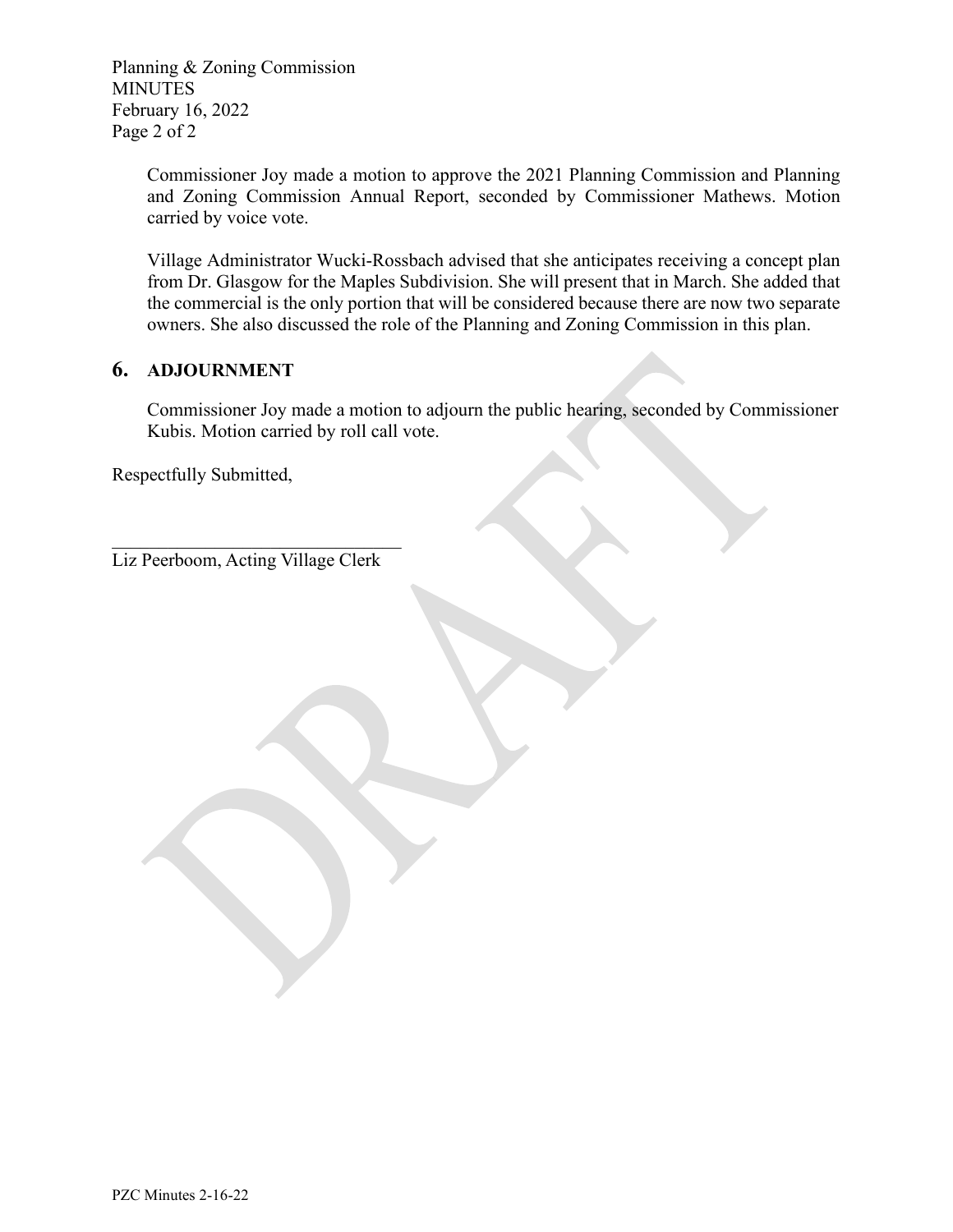

**Village of Maple Park** 

302 Willow Street ♦ P.O. Box 220 ♦ Maple Park, Illinois 60151

Village Hall: 815-827-3309 Fax: 815-827-4040 Website: http://www.villageofmaplepark.com

## **MEMORANDUM**

**TO:** Planning and Zoning Commission

FROM: Village Administrator Dawn Wucki-Rossbach **PLAN** 

**DATE:** June 1, 2022

## **SUBJECT**: **PZC 22-001 – TEXT AMENDMENT (TA) TITLE 11, ZONING REGULATIONS, CHAPTER 10, SIGNS**

## **BACKGROUND**

In 2021 the Village received complaints regarding the signs on the backstops of the Village's ballfields. The sign ordinance section, 11-10-6 (Exhibit A), of the Zoning Ordinance does not permit the use of temporary signs that acknowledge/promote recreational sports teams sponsors. At that time, the Board discussed a text amendment that would permit the signs. The youth baseball sports teams that plays their games on the Village of Maple Park baseball fields seeks sponsors as a means to defer the cost of sports team participants.

On April 29, 2022, the Village Board approved Resolution 2022-13 a Resolution Establishing a Temporary Policy on the Posting of Sports Team Sponsorship Banners, this temporary policy permits the placement of sports team sponsorship banners in the Village for 120 days while the Sign Ordinance is being amended, see attached resolution. The policy was implemented until the text amendment permitting the signs could be reviewed by the Planning and Zoning Commission and then sent to the Village Board for approval.

In order to proceed with a text amendment to the Zoning Ordinance, Section 11-10-6, a public hearing must be held. On June 1, 2022, a Public Hearing Notice was published in The Daily Chronicle, see attached Order Confirmation. The Public Hearing will be held at 7:00 p.m. on June 16, 2022, immediately prior to the Planning and Zoning Commission Meeting also scheduled for June 16, 2022. Any comments received during the Public Hearing will be included in the Findings of Fact regarding the proposed text amendment to 11-10-6.

In order to address the needs of the sports teams in terms of being able to assist in obtaining sponsorships, the Village inventoried the current baseball sponsorship signs that are attached to the backstop on the southern field along County Line Road, see attached inventory. The inventory includes four (4) individual sponsor signs and one (1) large sponsorship sign. Currently, there is a total of 131.11 square feet of temporary signage on the backstop.

There is one (1) permanent team sponsorship sign on the backstop. The sign is made of metal and is estimated to be four (4') square feet in size. The baseball field is in the B-1 Business Zoning District, the zoning ordinance does not require that those in the B-1 District have a sign permit. This type of sign is not identified in the ordinance and would not be permitted without a text amendment. Staff is unaware of when it was installed so the sign will be treated as a non-conforming sign. If the sign is removed, a text amendment will need to be made to the sign ordinance to permit this type of sign in the district before the sign could be replaced.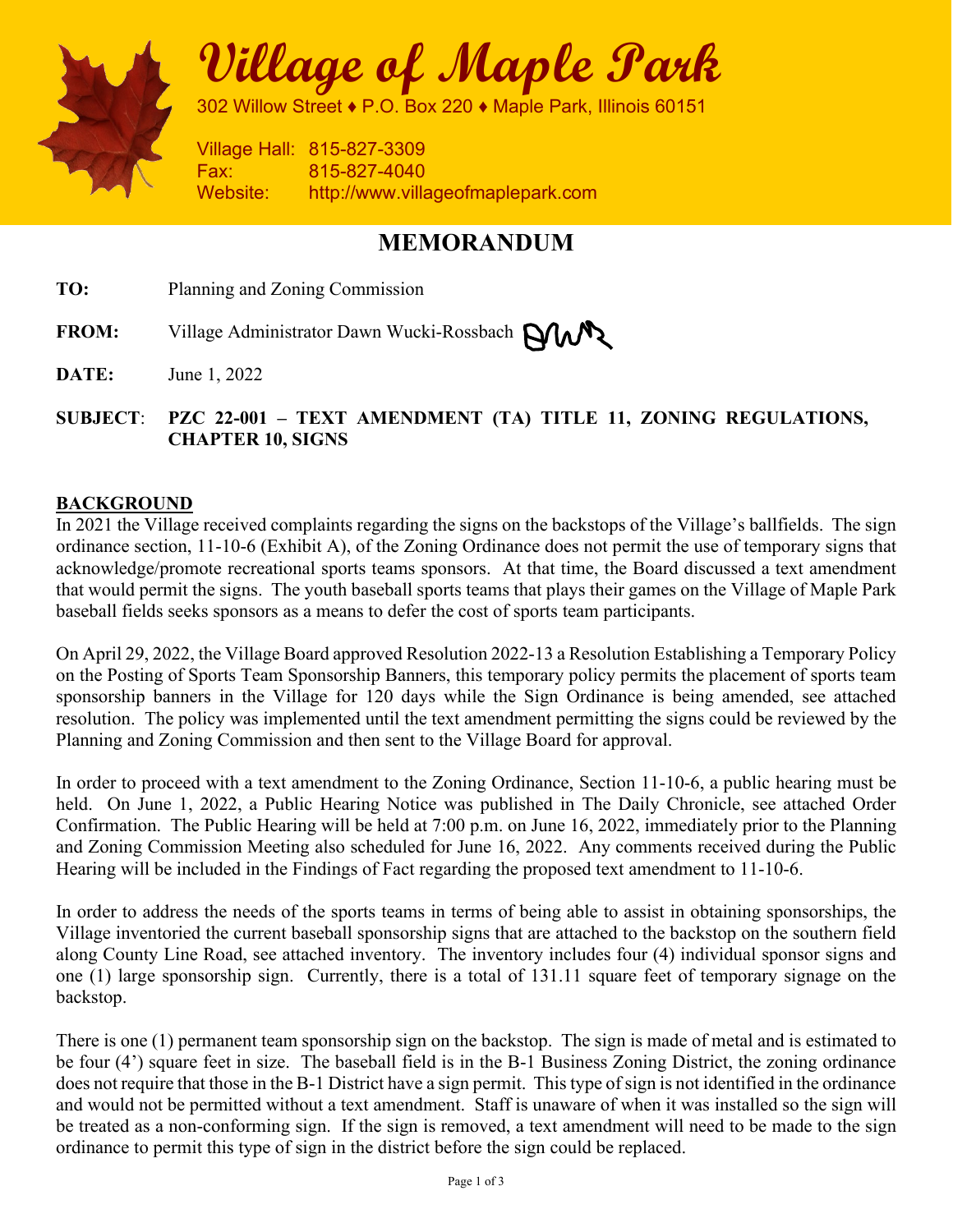Based on the need to have multiple sponsors, drafting an amendment to the sign ordinance that would require that each individual banner be permitted at \$50.00 per sign and that each sign not exceed a standard square size of two feet by three feet (2' X 3") would not be practical. To resolve this situation, Staff is proposing the following:

- 1. That sports teams be given a total number of square feet of signage that cannot be exceeded
- 2. Sports teams can then have any configuration of single and/or large sponsorship signs, as along as the total square footage does not exceed 135 square feet of signage
- 3. If the square footage exceeds 135 feet, then a variation will be needed
- 4. In terms of the \$50.00 application fee, when the league submits their Facilities Rental Application Form to use the baseball fields, the request to waive the sign application fee will also made
- 5. That the temporary signs may be put up for a total of 120 days; baseball season usually runs from mdi-April through July  $4^{th}$  (80 days)

The proposed text amendment changes for to Section 11-10-6: Permits for Temporary Signs. Language being added is in **bold and underlined text** and text that is to be deleted will be struck through.

## **RECOMMENDATION**

That the Planning and Zoning Commission review the proposed text amendments to 11-10-6: Permits for Temporary Signs; and if the Commission agrees with the proposed language changes, motion to recommend to the Village Board the approval of the proposed text amendments based on the following Findings of Fact:

That these text amendments shall only be approved ifit is consistent with the intent to protect, promote and improve the public health, safety, morals, convenience, order, appearance, prosperity, and general welfare of the citizens of the Village of Maple Park; whereas three (3) code objectives are applicable to the proposed text amendments:

1. To encourage the development of buildings and uses on appropriate sites in order to maximize community wide social and economic benefits while accommodating the particular needs of all residents, and to discourage development on inappropriate sites.

*That the proposed text amendment accommodates the needs of all residents while maximizing community-wide social benefits by allowing sports leagues the opportunity to obtain sponsors to defray the cost of ball play for families that live in Maple Park and play in the league.* 

2. To protect and enhance the character and stability of existing residential, commercial and industrial areas, and to gradually eliminate nonconforming uses and structures.

*That by the Village reviewing and permitting the proposed temporary recreational sports league sponsorship signs, the Village will have the opportunity to review the signs and confirm that the signage will not exceed 135 square feet in size permitted by the Village Code.* 

3. To provide for efficient administration and fair enforcement of all regulations set forth herein.

*That by requiring that a sign permit application for the temporary recreational sports league sponsorship signs, the Village will be able to ensure the efficient administration and fair enforcement of the zoning regulations.* 

*That the proposed text amendments will not change the objectives of and are consistent with the Zoning Regulations of the Village.*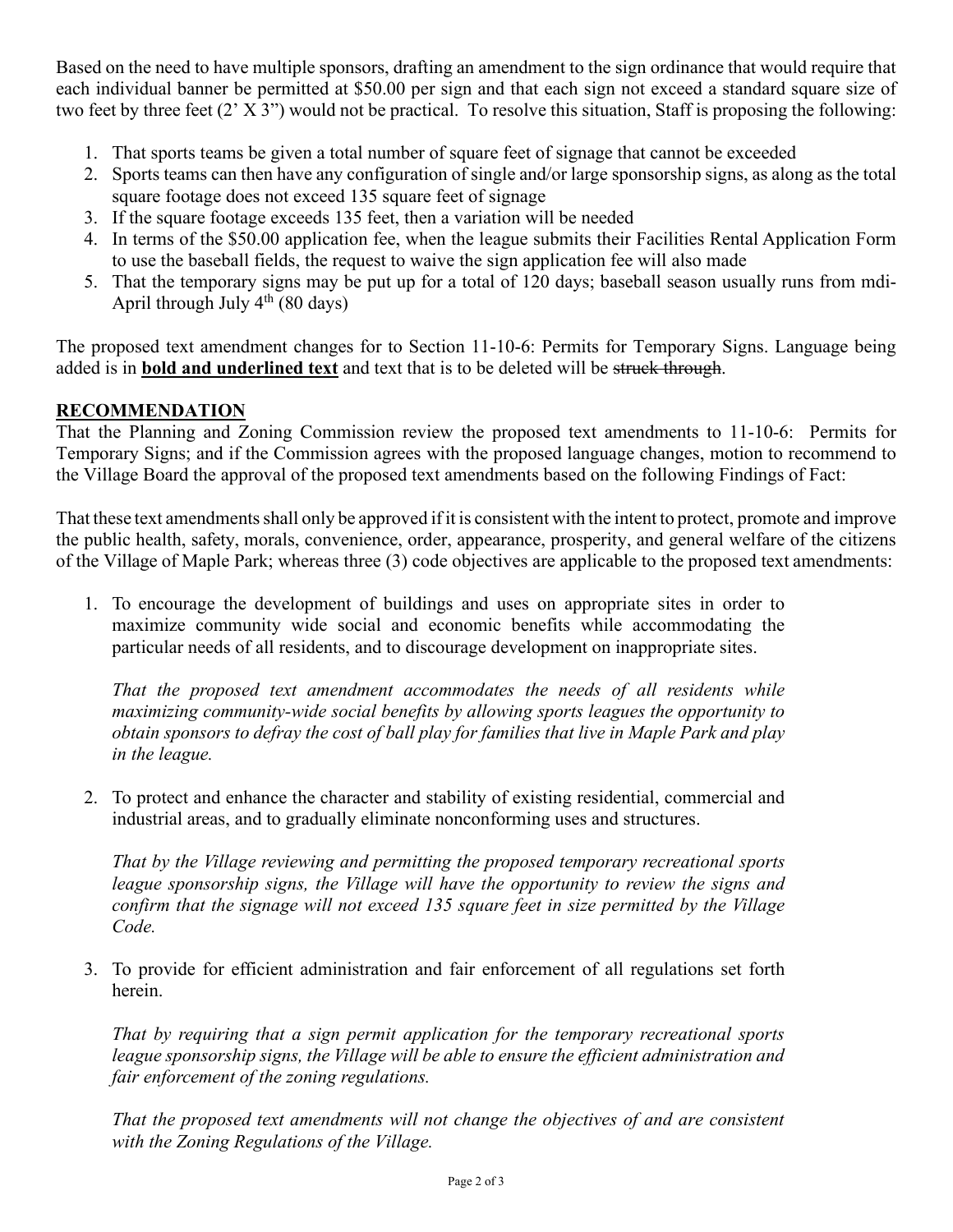The five (5) following code objectives are not applicable to the proposed text amendment:

- 1. To conserve and increase the valuate of taxable property through this municipality.
- 2. To ensure the provisions of adequate light, air and privacy for the occupants of all buildings.
- 3. To provide adequate and well-designed parking and loading space for all buildings and uses, and to reduce vehicular congestions on the public streets and highways; and,
- 4. To lessen or avoid the hazards to persons and damage to property resulting from the accumulation of runoff of storm or flood waters; and,
- 5. To clearly and concisely explain the procedures for obtaining variances, special use permits, amendments, and the like.

Attachments Resolution 2022-13 A Resolution Establishing a Temporary Policy Order Confirmation – Public Hearing Notice for PZC 22-001 TA – June 16, 2022 Current Inventory of Baseball Sponsorship Signs Proposed Text Amendment Language of Section 11-10-6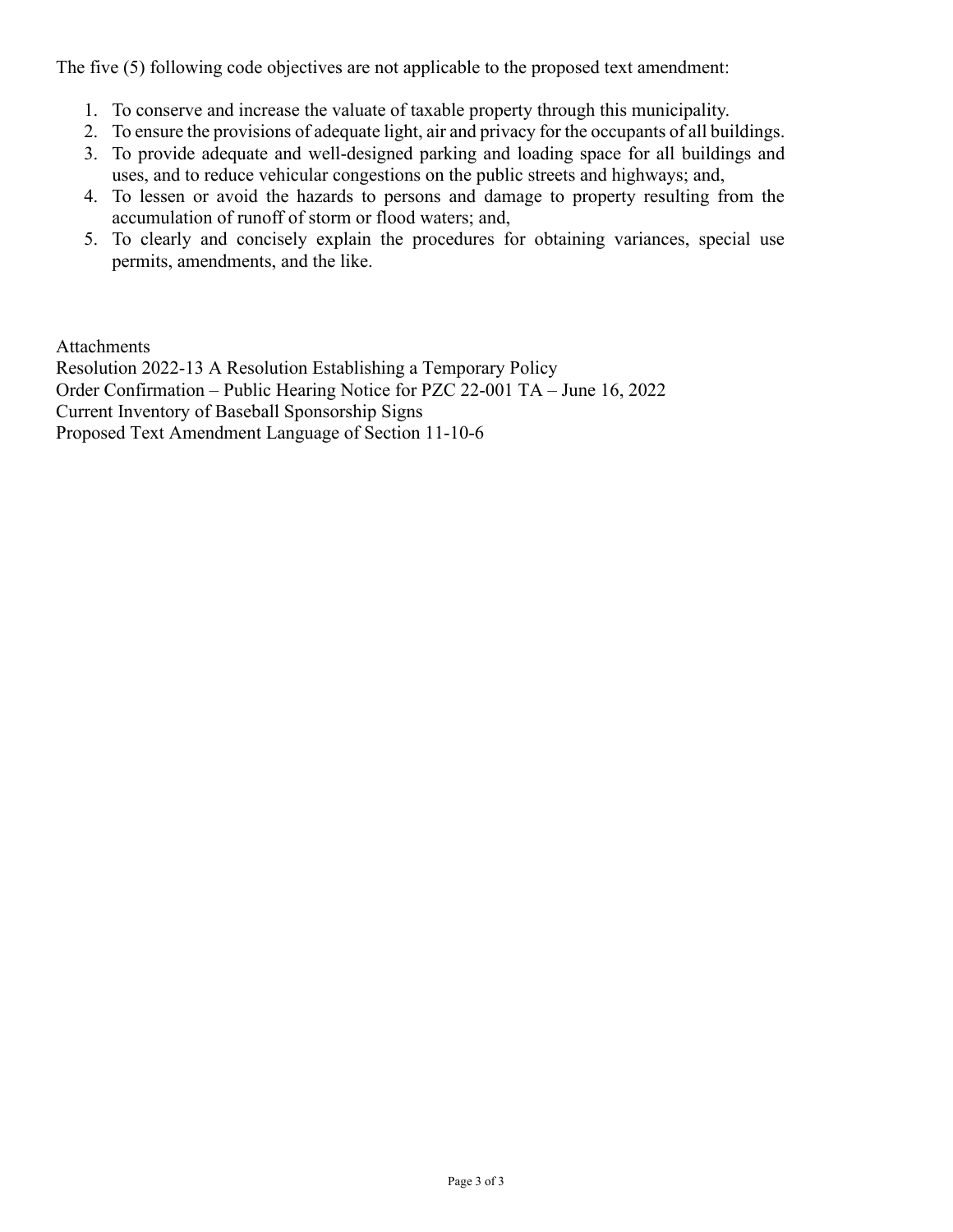## RESOLUTION 2021-13 Approved: April 19, 2022

## A RESOLUTION ESTABLISHING A TEMPORARY POLICY ON THE POSTING OF SPORTS TEAM SPONSORSHIP BANNERS

**WHEREAS, the Village of Maple Park ("The Village") is an Illinois Municipal** Corporation located in DeKalb and Kane Counties, Illinois; and,

WHEREAS, the Village President and Board of Trustees support local youth baseball and adult softball; and,

WHEREAS, the sports teams seek sponsorships as a means to defray the cost of play for the youth involved; and,

WHEREAS, the Village's Sign Code does not currently permit the placement of temporary team sponsorship banners during the play seasons; and,

WHEREAS, the Village has deemed it in the best interest of promoting youth and adult sports teams to temporarily allow the posting of sports team sponsorship banners for a period of no greater than 120 days from the start of the practice season to the last ballgame while the Village works to approve a text amendment that permits said temporary sports team sponsorship banners.

NOW, THEREFORE, BE IT RESOLVED by the President and the Board of Trustees for the Village of Maple Park, DeKalb and Kane Counties, Illinois, hereby approves the following:

**SECTION 1.** The Village of Maple Park adopts a Temporary Posting of Sports Team Sponsorship Banners Policy that is attached to this Resolution as Attachment A.

PASSED by the Board of Trustees of the Village of Maple Park, Kane and DeKalb Counties, Illinois at its Special Board Meeting held on April 19, 2022.

Speare, WWard, Groezinger?eleloso Ayes:

Navs: **None** 

Absent: Rebone, Simon

 $(SEAL)$ **ATTERIAL INCORPORATE** 

Suzanne Fahnestock, Village President

Elizabeth Peerboom, Acting Village Clerk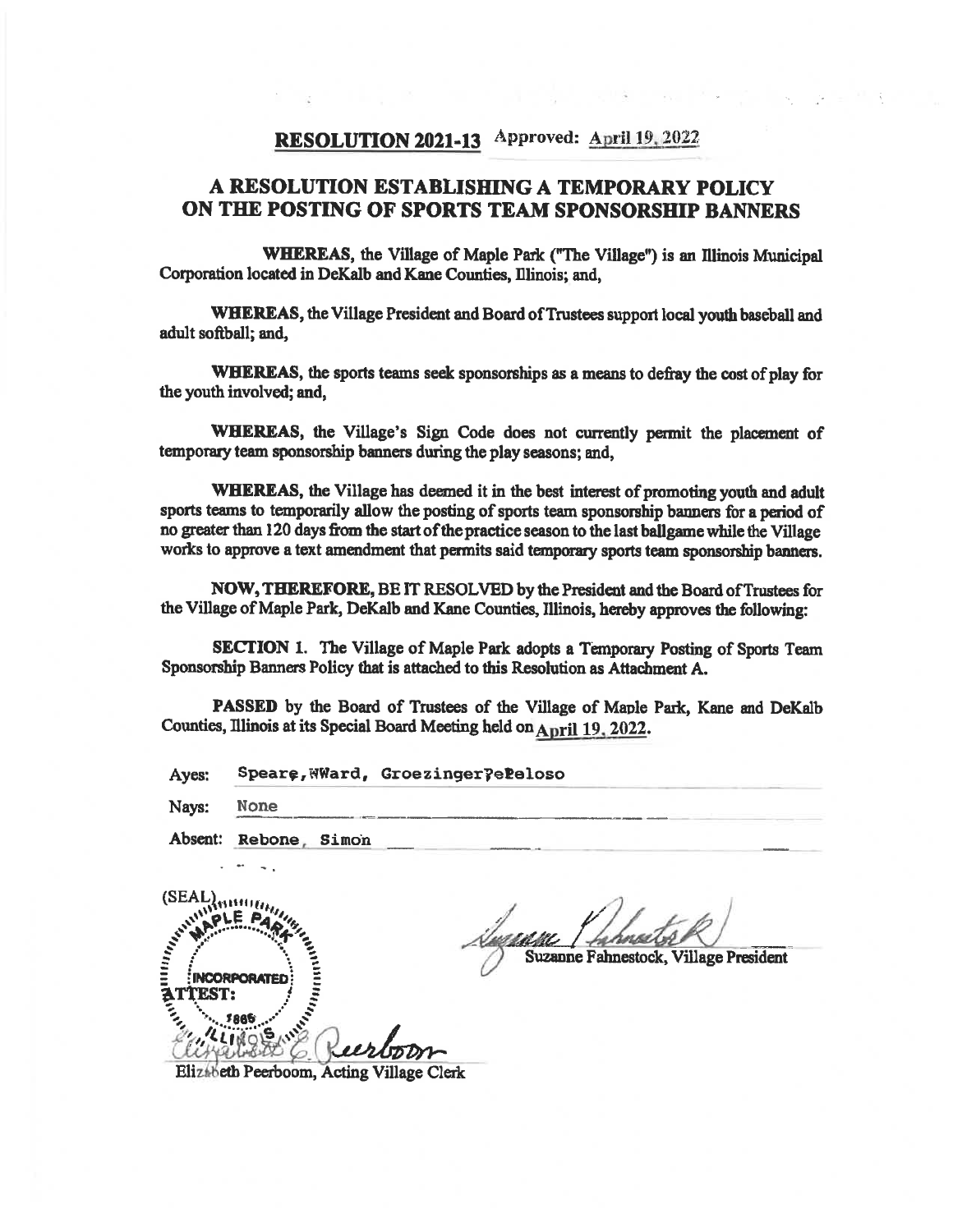## **ATTCHMENT A**



# **VILLAGE OF MAPLE PARK** TEMPORARY POSTING OF SPORTS TEAM SPONSORSHIP BANNERS POLICY APPROVED: APRIL 19, 2022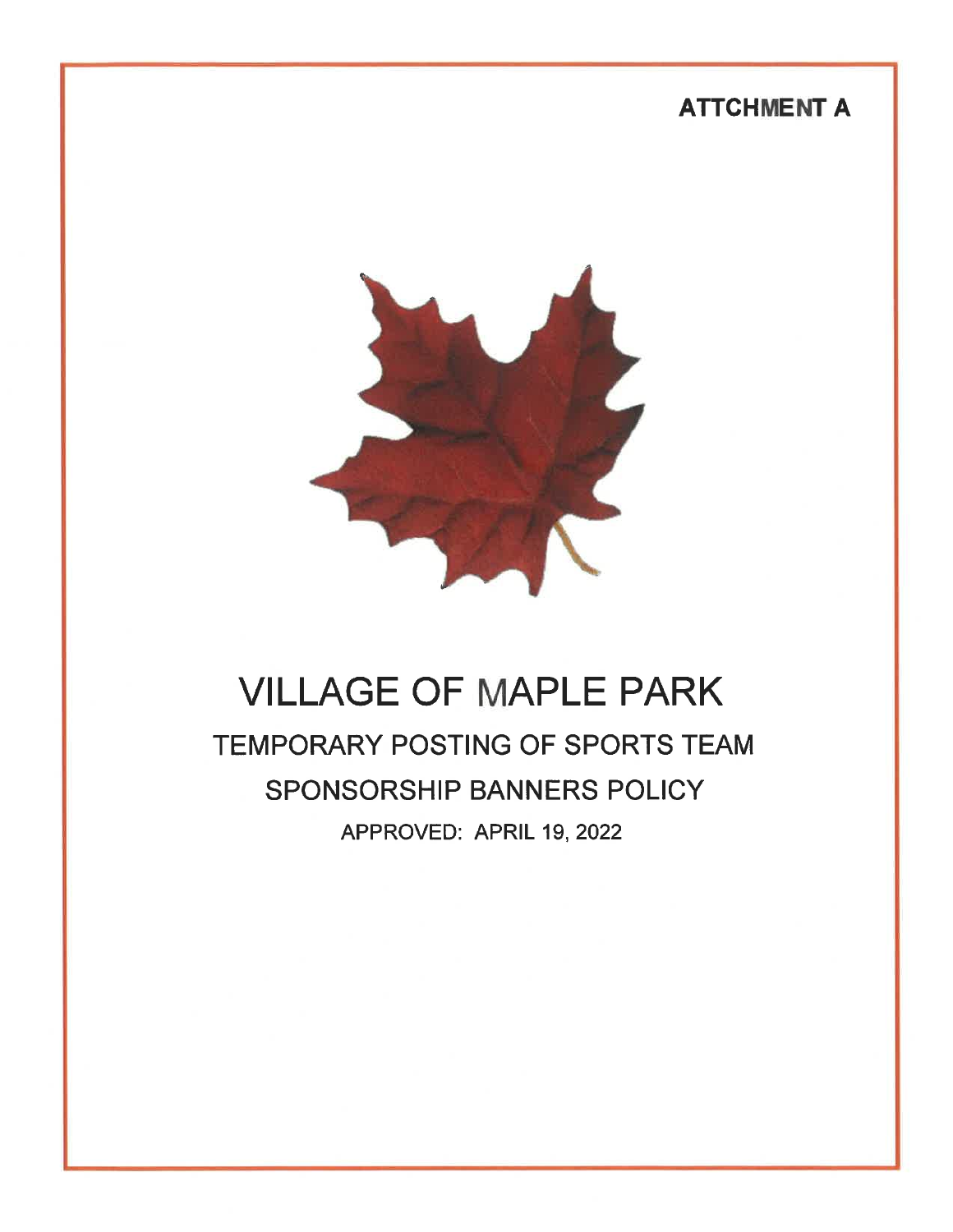

## **VILLAGE OF MAPLE PARK**

## **TEMPORARY POSTING OF SPORTS TEAM SPONSORSHIP BANNERS POLICY**

#### **Section 1: Summary and Purpose**

The Village of Maple Park has established a temporary policy to permit the posting of sports team sponsorship banners for local youth baseball and adult softball leagues.

#### **Section 2: Terms**

This policy shall remain in effect no greater than 120 days from the start of the practice season to the last ballgame while the Village works to approve a text amendment that permits said temporary sports team sponsorship banners.

#### **Section 3: General Provisions**

That the sports teams provide the Village with the list of the sponsors that have sponsored teams, the size of the banners and a picture of what the banners will look for each sponsor. The banners will be permitted to be posted on the backside of the backstops from the first day of practice until the last game is played, but no greater than 120 days from the first day of practice when the banners are posted. In the meantime, the Village will complete a text amendment to the Sign Ordinance that will permanently permit temporary sports team sponsorship banners during the baseball/softball season.

#### **Section 4: Procedure for Posting Sponsorship Banners**

When the League President submits the Facilities Rental Application, Certificate of Insurance and waivers, the President can provide a sponsor list and paper copy pictures of the sponsorship banners.

#### Section 5: Leagues will be Kept Informed

The Village will keep the leagues informed of the status of the text amendment. Leagues are encouraged to participate in the public hearing process on the text amendment and offer their comments regarding the proposed amendments.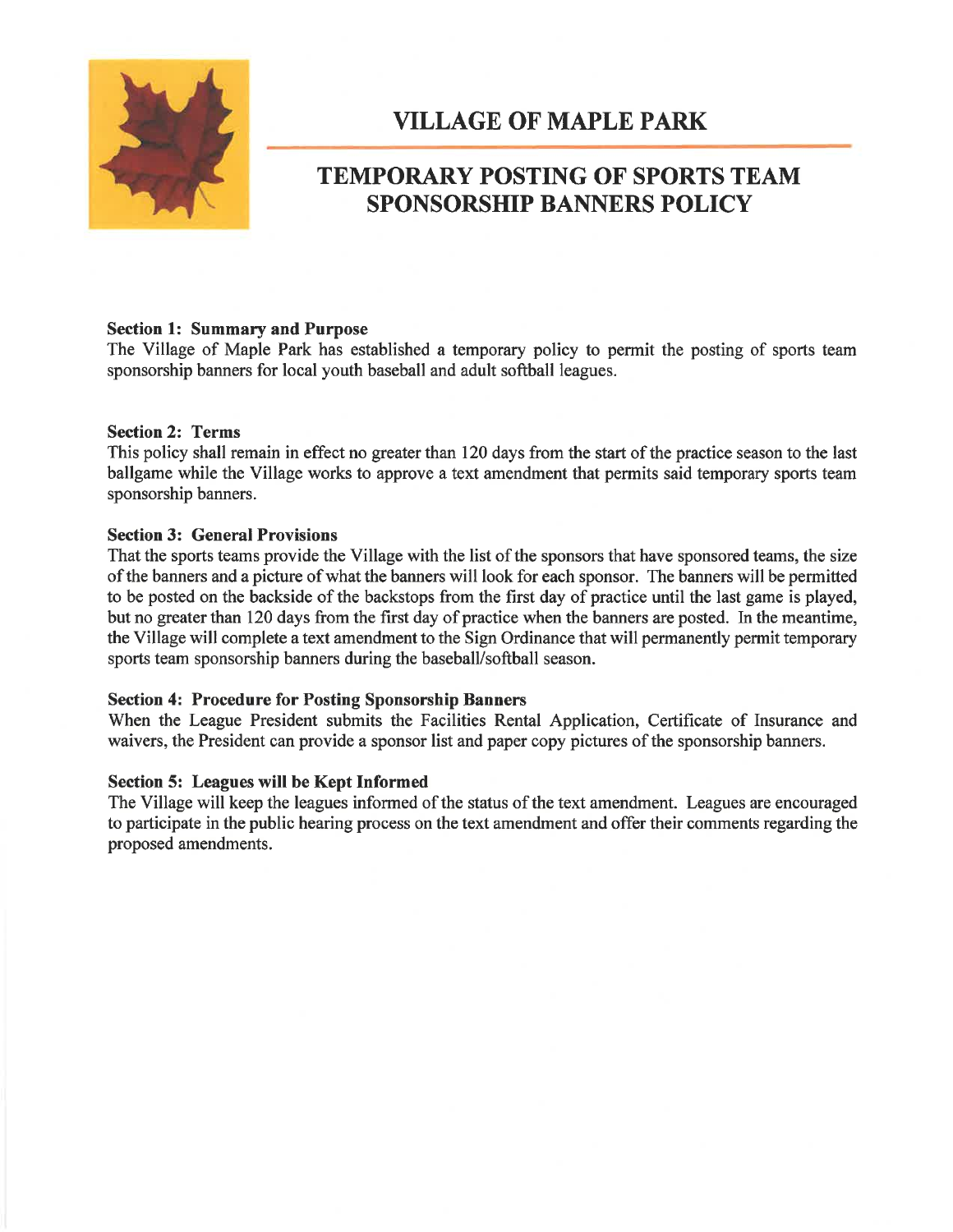SHAW MEDIA EST. 1851 PO BOX 250 CRYSTAL LAKE IL 60039-0250  $(815)459 - 4040$ 

 $\mathcal{P}(\mathcal{C})$  , and  $\mathcal{C}(\mathcal{C})$ 

## ORDER CONFIRMATION

| Salesperson: DONNA MCDONALD                                                                                                       | Printed at $05/27/22$ 12:26 by dmcdo-sm                                                                                                                                                              |  |  |  |
|-----------------------------------------------------------------------------------------------------------------------------------|------------------------------------------------------------------------------------------------------------------------------------------------------------------------------------------------------|--|--|--|
| Acct #: 148422                                                                                                                    | Ad #: 1988579 Status: New                                                                                                                                                                            |  |  |  |
| VILLAGE OF MAPLE PARK<br>P.O. BOX 220<br>302 WILLOW ST<br>MAPLE PARK IL 60151                                                     | Start: 06/01/2022 Stop: 06/01/2022<br>Times Ord: 1 Times Run: ***<br>CLEG 1.00 X 47.00 Words: 160<br>Total CLEG 47.00<br>Class: C8100 PUBLIC NOTICES<br>Rate: LEGAL (Cost; 73.78)<br># Affidavits: 1 |  |  |  |
| Contact: CLAUDIA<br>Phone: (815) 827-3309<br>$Fast: (815) 827-4040$<br>Email:<br>Agency:                                          | Ad Descrpt: HEARING JUNE 16, 2022<br>Descr Cont: 1988579<br>Given by: LIZ PEERBOOM<br>P.O. #:<br>Created: dmcdo 05/27/22 12:19<br>Last Changed: dmcdo 05/27/22 12:25                                 |  |  |  |
|                                                                                                                                   |                                                                                                                                                                                                      |  |  |  |
| Source: Page: Dection: Page: Dection: Page: Dection: Page: Dection: Page: Deck of Camera Ready: N<br>Color:                       | ------------------------------                                                                                                                                                                       |  |  |  |
| Proof:<br>Delivery Instr: Pickup Src:<br>Changes: None Copy ________ Art __ Size __ Copy Chg Every Run __<br>Coupon:              | Gang $Ad\overline{\#}$ :                                                                                                                                                                             |  |  |  |
| COMMENTS:<br>COPIED from AD 1971133                                                                                               | Village of Maple Park                                                                                                                                                                                |  |  |  |
| -----------------------------<br>PUB ZONE EDT TP RUN DATES<br>DC<br>CL 97 S 06/01<br>$WED CL$ 99 S 06/01<br>APNW CL<br>97 S 06/01 | GL Account #<br>Amount<br><u>OI-10-590</u><br>73.78                                                                                                                                                  |  |  |  |
| (CONTINUED ON NEXT PAGE)                                                                                                          |                                                                                                                                                                                                      |  |  |  |
|                                                                                                                                   | Total $73.78$<br><b>Approval</b><br>Paid<br>Check $#$<br><b>Check Date</b>                                                                                                                           |  |  |  |

 $\bar{z}$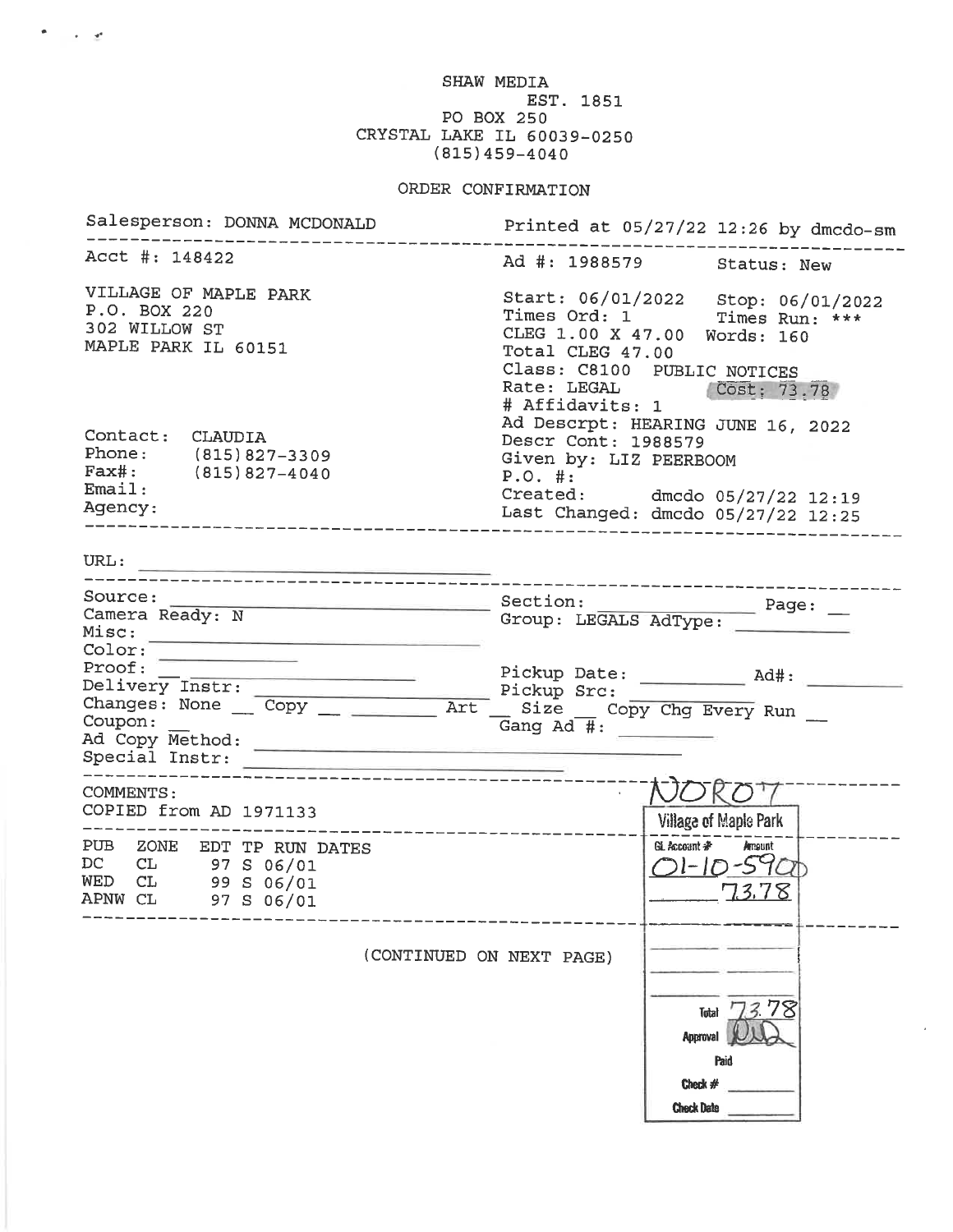SHAW MEDIA EST. 1851 PO BOX 250 CRYSTAL LAKE IL 60039-0250  $(815)459 - 4040$ 

#### ORDER CONFIRMATION (CONTINUED)

#### Salesperson: DONNA MCDONALD

#### Printed at  $05/27/22$  12:26 by dmcdo-sm

Acct #: 148422 Ad #: 1988579

Status: New

----------

## **PUBLIC NOTICE**

 $\sim$  $\rightarrow$ 

**PUBLIC NOTICE**<br>
NOTICE OF<br>
PUBLIC NOTICE<br>
NOTICE OF<br>
PUBLIC Heading bard<br>
the Planning and Zoning<br>
Commission of the Village of<br>
Maple Park, Kane and Zoning<br>
be held on June 16, 2022,<br>
of 7:00 p.m., at 302<br>
of Mullage of

shown comments regional and amendments proposed fax amendments<br>ments proposed fax amendments<br><u>profit.com</u>. Such comments<br>will be incorporated into<br>the record of proceedings by<br>trafarance reference.

Elizabeth Peerboom<br>Acting Village Clerk<br>Village of Maple Park, Illinois

(Published in the Daily<br>Chronicle June 1, 2022)<br>1988579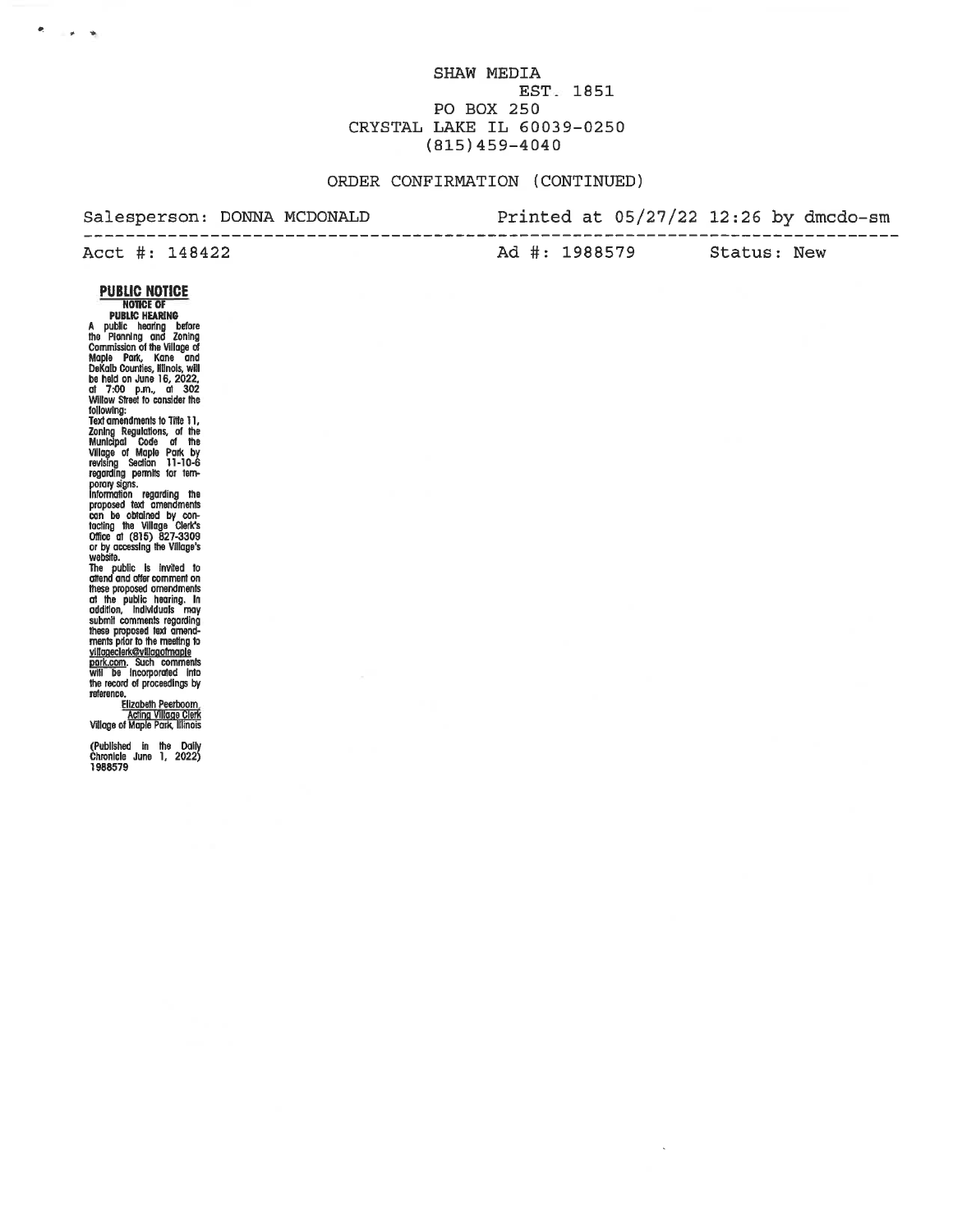| <b>CURRENT INVENTORY OF TEMPORARY BASEBALL SPONSORSHIP SIGNS ON THE</b><br><b>BACKSTOP</b>                                                                                                                               |                                                                                              |                                                           |                 |                    |  |  |  |
|--------------------------------------------------------------------------------------------------------------------------------------------------------------------------------------------------------------------------|----------------------------------------------------------------------------------------------|-----------------------------------------------------------|-----------------|--------------------|--|--|--|
| <b>Description</b>                                                                                                                                                                                                       | <b>Individual</b><br><b>Business or</b><br><b>Multiple</b><br><b>Business</b><br><b>Sign</b> | Size (in<br>inches) of<br><b>Temporary</b><br><b>Sign</b> | Size (in Feet)  | <b>Square Feet</b> |  |  |  |
| Lodi Tap House                                                                                                                                                                                                           | Individual                                                                                   | 35.5 X 35.5                                               | 2.95 X 2.95     |                    |  |  |  |
| Soul Loco                                                                                                                                                                                                                | Individual                                                                                   | 59 X 36                                                   | $4.92 \times 3$ | 8.70<br>14.76      |  |  |  |
| <b>Naperville Construction</b>                                                                                                                                                                                           |                                                                                              |                                                           |                 |                    |  |  |  |
| <b>Fence Rental</b>                                                                                                                                                                                                      | Individual                                                                                   | 35.5 X 36                                                 | $2.95 \times 3$ | 8.85               |  |  |  |
| Brandonisio & Company                                                                                                                                                                                                    | Individual                                                                                   | 58 X 35.75                                                | 4.83 X 2.98     | 14.39              |  |  |  |
| J & H Herra, J & L<br>Excavating, Trainor Built,<br><b>Michelle Conklin</b><br>Photography, Cream King,<br>Bootleggers, Old Second, A<br>& P Grain Systems, Lodi<br>Tap House, Naperville<br>Construction, Brandonisio & |                                                                                              |                                                           |                 |                    |  |  |  |
| Company                                                                                                                                                                                                                  | <b>Multiple</b>                                                                              | 253.32 X 48                                               | 21.10 X 4       | 84.40              |  |  |  |
| <b>TOTAL SQUARE FEET</b><br>131.11                                                                                                                                                                                       |                                                                                              |                                                           |                 |                    |  |  |  |

| PERMANENT METAL BASEBALL SPONSORSHIP SIGN ON BACKSTOP |            |           |            |      |  |  |  |
|-------------------------------------------------------|------------|-----------|------------|------|--|--|--|
| American Legion Post 312                              | Individual | 32 X 18.5 | 2.6 X 1.54 | 4.00 |  |  |  |